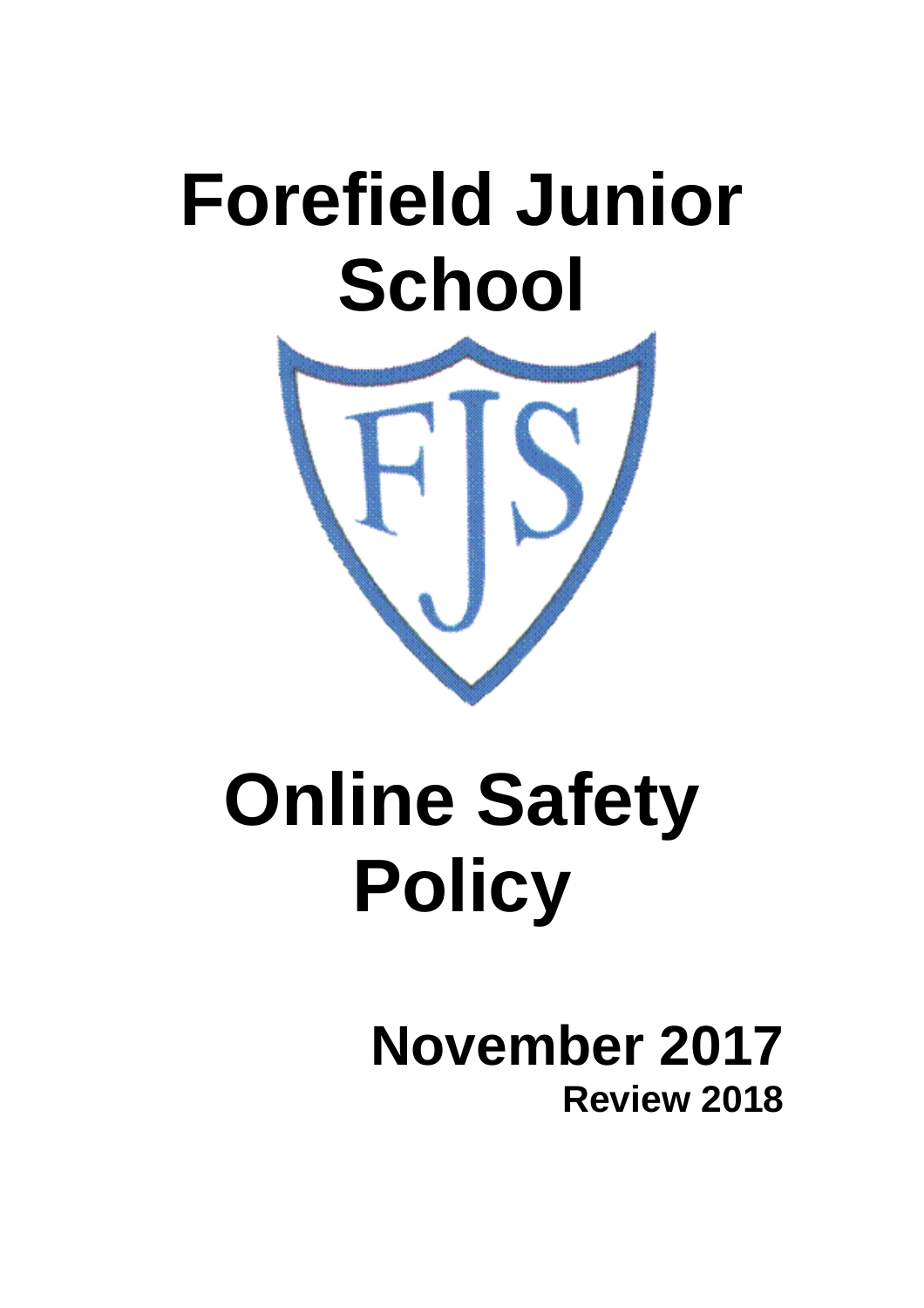#### **Mission Statement**

#### Forefield Junior School is a P.R.O.U.D. school built on Passion and Respect, where Opportunities can be seized by Unique and Determined learners.

We are passionate about learning in an environment where everyone is empowered to be themselves and to flourish. We respect and value each and every individual and cherish their unique qualities to create a sense of belonging. We are determined to support personal, social and emotional development by encouraging self-belief and providing opportunities for everyone to express themselves and grow in confidence.

By celebrating their diverse contribution to the life of the school and the wider community, each person will be encouraged to build on their foundations, to instil a belief in everyone that they have limitless potential and are always capable of achieving their best - throughout their lives. As a family we share each other's successes and take pride in them.

We will consistently promote the highest of standards in every aspect of school life, provide a vibrant, stimulating curriculum in a safe and happy learning environment, to foster excellent attitudes and behaviour. The inspirational opportunities we provide will fuel a passion for learning and a sense of pride in all we do.

This is what makes us PROUD:

Passion, Respect, Opportunity, Unique, Determined.

#### **1.1 Who will write and review the policy?**

The e-Safety Policy is part of many different schools policies including the Computing/ICT Policy, Child Protection or Safeguarding Policy, Anti-Bullying and should relate to other policies including those for behaviour, for personal, social and health education (PSHE) and for citizenship.

#### **1.2.1 Why is Internet use important?**

Pupils use the Internet widely outside school and need to learn how to evaluate Internet information and to take care of their own safety and security.

• The purpose of Internet use in school is to raise educational standards, to promote pupil achievement, to support the professional work of staff and to enhance the school's management functions.

• Internet access is an entitlement for students who show a responsible and mature approach to its use.

#### **1.2.2 How does Internet use benefit education?**

Benefits of using the Internet in education include:

• access to worldwide educational resources including museums and art galleries;

• inclusion in the National Education Network which connects all UK schools;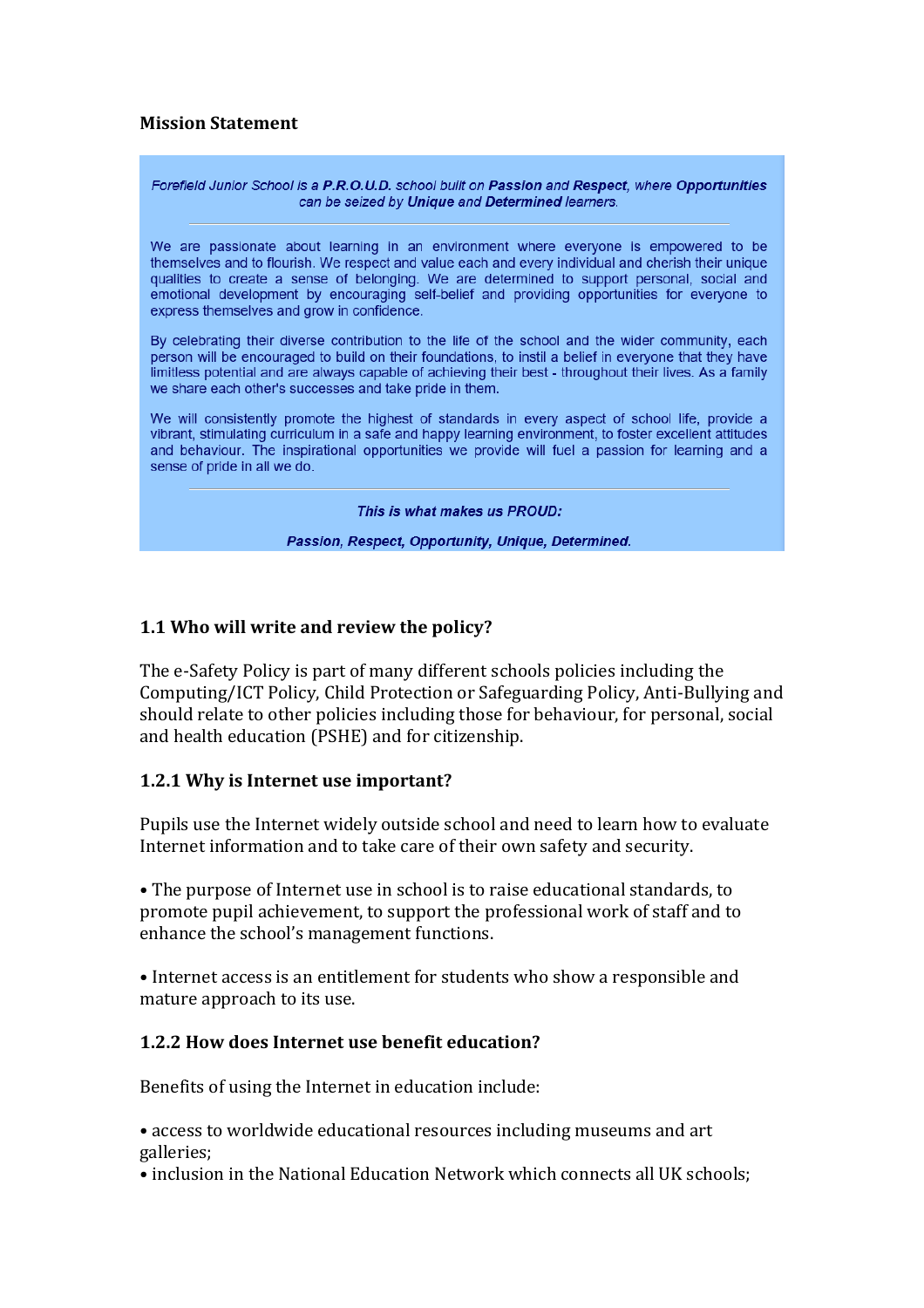• educational and cultural exchanges between pupils worldwide;

- vocational, social and leisure use in libraries, clubs and at home;
- access to experts in many fields for pupils and staff;
- professional development for staff through access to national developments, educational materials and effective curriculum practice;

• collaboration across networks of schools, support services and professional associations;

• improved access to technical support including remote management of networks and

automatic system updates;

- exchange of curriculum and administration data with SMBC and DfE;
- access to learning wherever and whenever convenient.

# **1.2.3 How can Internet use enhance learning?**

The school's Internet access will be designed to enhance and extend education. Pupils will be taught what Internet use is acceptable and what is not and given clear objectives for Internet use.

The school will ensure that the copying and subsequent use of Internet-derived materials by staff and pupils complies with copyright law.

• Access levels to the internet will be reviewed to reflect the curriculum requirements and the age and ability of pupils.

• Staff should guide pupils to online activities that will support the learning outcomes planned for the pupils' age and ability.

• Pupils will be educated in the effective use of the Internet in research, including the skills of knowledge location, retrieval and evaluation.

• Pupils will be taught to acknowledge the source of information used and to respect copyright when using Internet material in their own work.

# **1.2.4 How will pupils learn how to evaluate Internet content?**

Pupils will be taught to be critically aware of the materials they read and shown how to validate information before accepting its accuracy. Pupils will use age-appropriate tools to research Internet content.

# **1.3 Managing Information Systems**

The security of the school information systems and users will be reviewed regularly. Virus protection will be updated regularly.

• Users must act reasonably  $-$  e.g. the downloading of large files during the working day will affect the service that others receive.

- Users must take responsibility for their network use.
- Workstations should be secured against user mistakes and deliberate actions.
- Servers must be located securely and physical access restricted.
- The server operating system must be secured and kept up to date.
- Virus protection for the whole network must be installed and current.
- Unapproved software will not be allowed in work areas or attached to email.
- Files held on the school's network will be regularly checked.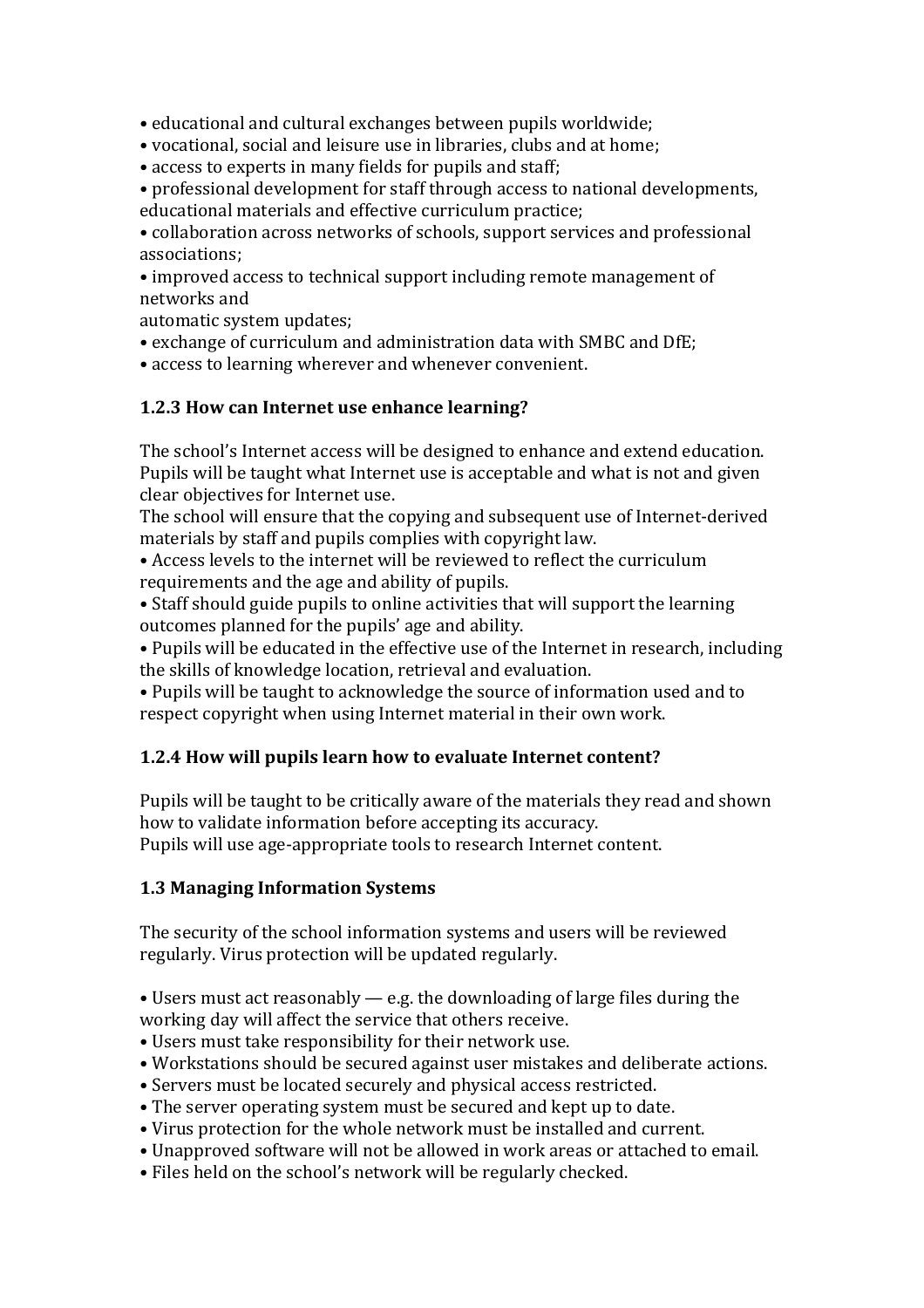• The network manager will review system capacity regularly.

• The use of user logins and passwords to access the school network will be enforced.

# **1.3.2 How will email be managed?**

Pupils may only use approved email accounts for school purposes. Pupils must immediately tell a designated member of staff if they receive offensive email. Pupils must not reveal personal details of themselves or others in email communication, or arrange to meet anyone without specific permission from an adult. Whole-class or group email addresses will be used in primary schools for communication outside of the school.

Staff will only use official school provided email accounts to communicate with pupils and parents/carers, as approved by the Senior Leadership Team.

- Access in school to external personal email accounts may be blocked.
- Excessive social email use can interfere with learning and will be restricted.
- Email sent to external organisations should be written carefully, in the same way as a letter written on school headed paper would be.
- The forwarding of chain messages is not permitted.

# **1.3.3 How will published content be managed?**

The contact details on the website should be the school address, email and telephone number. Staff or pupils' personal information must not be published. Email addresses will be published carefully online, to avoid being harvested for spam (e.g. by replacing '@' with 'AT'.) The head teacher will take overall editorial responsibility for online content published by the school and will ensure that content published is accurate and appropriate. The school website will comply with the school's guidelines for publications including respect for intellectual property rights, privacy policies and copyright.

# **1.3.4 Can pupils' images or work be published?**

Images or videos that include pupils will be selected carefully and will not provide material that could be reused. Pupils' full names will not be used anywhere on the website, particularly in association with photographs. Written permission from parents or carers will be obtained before images/videos of pupils are electronically published. Pupils' work can only be published with their permission or the parents. Written consent will be kept by the school where pupils' images are used for publicity purposes, until the image is no longer in use.

### **1.3.5 How will social networking, social media and personal publishing be managed?**

The school will control access to social media and social networking sites.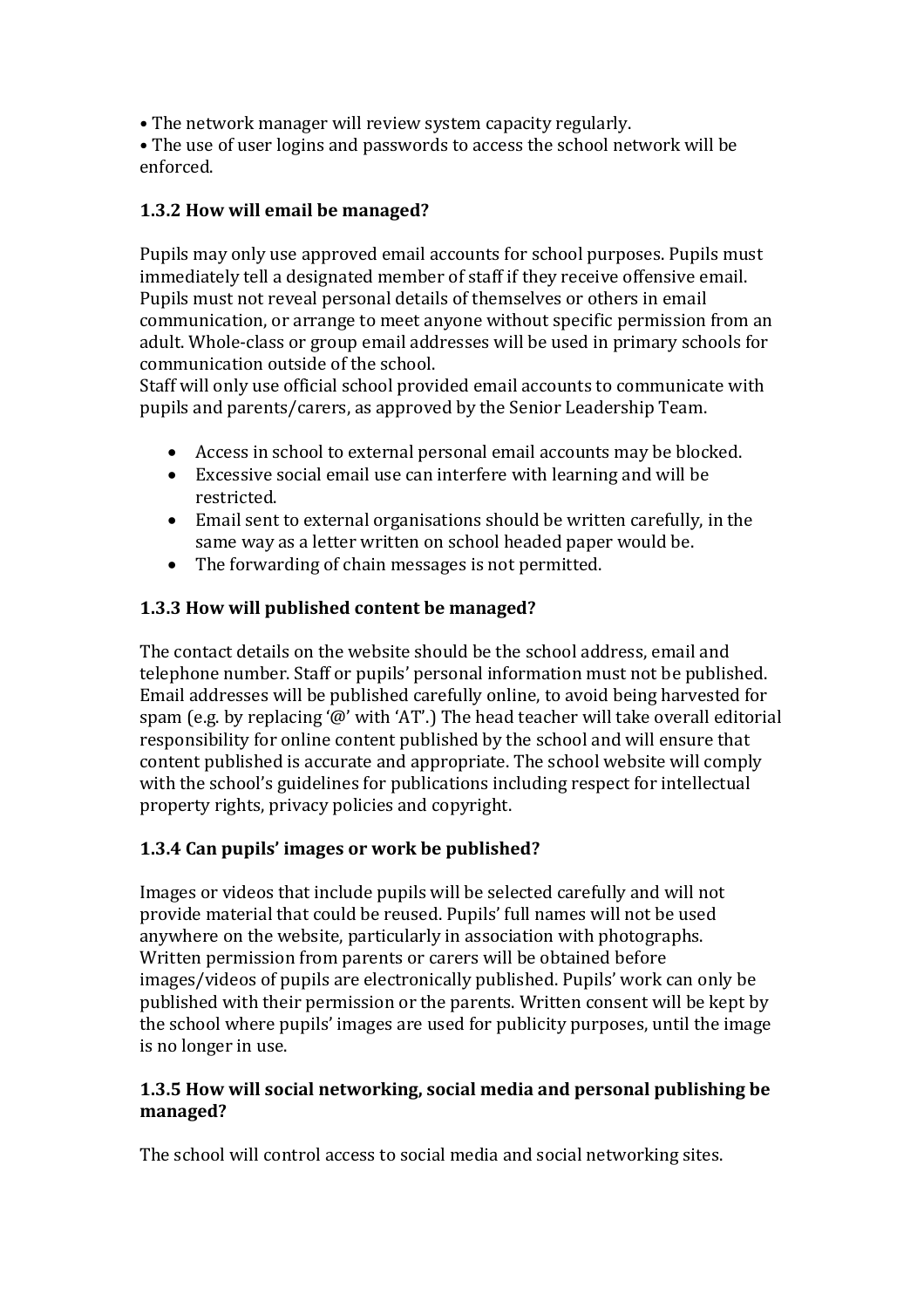Pupils will be advised never to give out personal details of any kind which may identify them and / or their location. Examples would include real name, address, mobile or landline phone numbers, school attended, IM and email addresses, full names of friends/family, specific interests and clubs etc. Personal publishing will be taught via age appropriate sites that are suitable for educational purposes. They will be moderated by the school where possible. Pupils will be advised on security and privacy online and will be encouraged to set passwords, deny access to unknown individuals and to block unwanted communications. Pupil will be encouraged to approve and invite known friends only on social networking sites and to deny access to others by making profiles private.

• All members of the school community are advised not to publish specific and detailed private thoughts, especially those that may be considered threatening, hurtful or defamatory.

• Newsgroups will be blocked unless a specific use is approved.

• Concerns regarding students' use of social networking, social media and personal publishing sites (in or out of school) will be raised with their parents/carers, particularly when concerning students' underage use of sites. • Staff personal use of social networking, social media and personal publishing sites will be discussed as part of staff induction and safe and professional behaviour will be outlined.

#### **1.3.6 How will filtering be managed?**

The school's broadband access will include filtering appropriate to the age and maturity of pupils. The school will work with the appropriate bodies to ensure that filtering policy is continually reviewed. The school will have a clear procedure for reporting breaches of filtering. All members of the school community (all staff and all pupils) will be aware of this procedure. If staff or pupils discover unsuitable sites, the URL will be reported to the School e-Safety Coordinator who will then record the incident and escalate the concern as appropriate. The School filtering system will block all sites on the Internet Watch Foundation (IWF) list. Changes to the school filtering policy will be risk assessed by staff with educational and technical experience prior to any changes and where appropriate with consent from the Senior Leadership Team.

The School Senior Leadership Team will ensure that regular checks are made to ensure that the filtering methods selected are effective. Any material that the school believes is illegal will be reported to appropriate agencies such as IWF, Merseyside Police or CEOP. The school's access strategy will be designed by educators to suit the age and curriculum requirements of the pupils, with advice from network managers.

#### **1.3.7 How will videoconferencing be managed?**

All videoconferencing equipment in the classroom must be switched off when not in use and not set to auto answer. Videoconferencing contact information will not be put on the school Website. The equipment must be secure and if necessary locked away when not in use. School videoconferencing equipment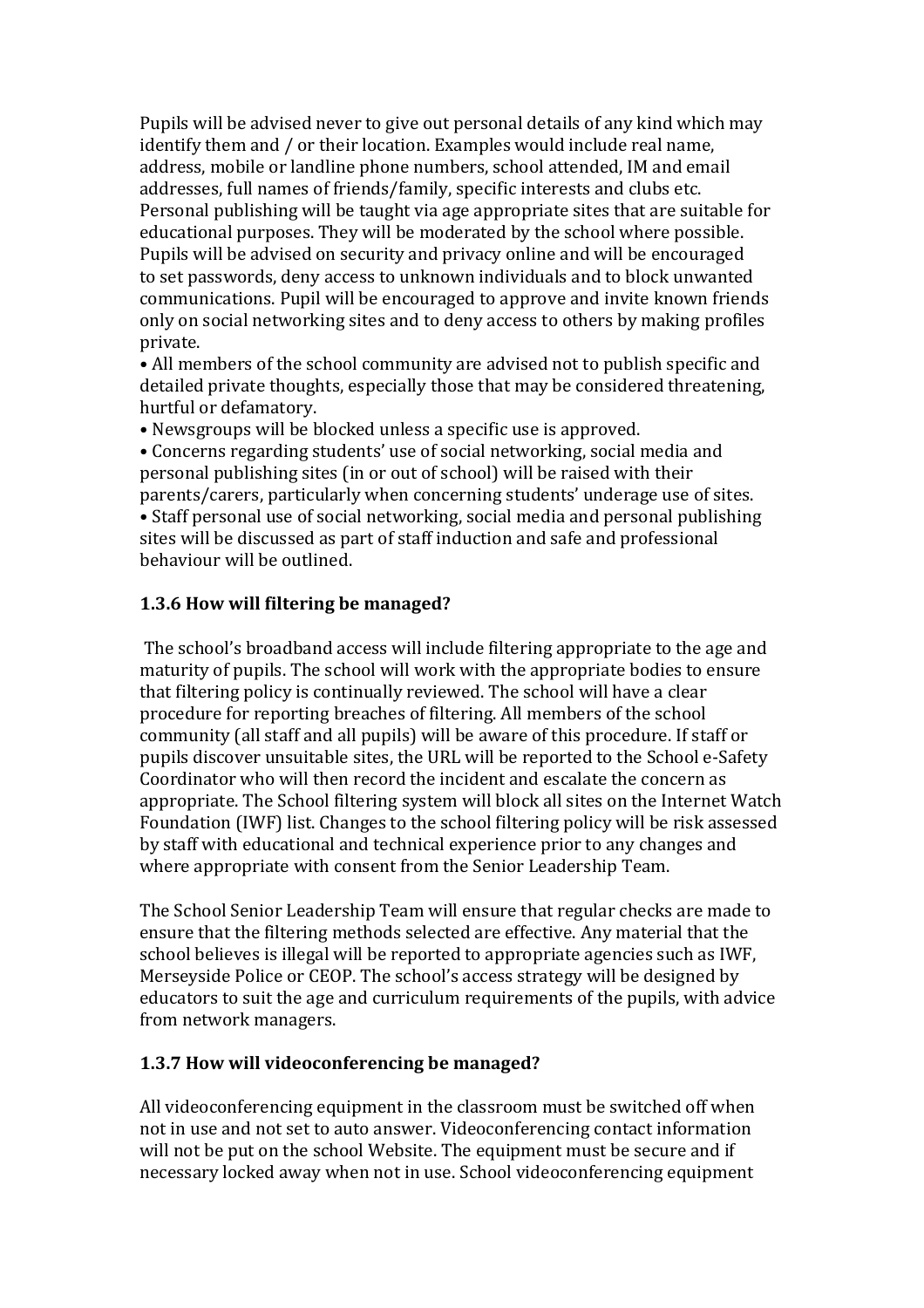will not be taken off school premises without permission. Responsibility for the use of the videoconferencing equipment outside school time will be established with care.

Pupils will ask permission from a teacher before making or answering a videoconference call. Videoconferencing will be supervised appropriately for the pupils' age and ability. Parents and carers consent should be obtained prior to children taking part in videoconferences.

• Only key administrators should be given access to videoconferencing administration areas or remote control pages.

• Unique log on and password details for the educational videoconferencing services should only be issued to members of staff and kept secure. When recording a videoconference lesson, written permission should be given by all sites and participants. The reason for the recording must be given and the recording of videoconference should be clear to all parties at the start of the conference. Recorded material shall be stored securely.

• Videoconferencing is a challenging activity with a wide range of learning benefits. Preparation and evaluation are essential to the whole activity.

• If third party materials are to be included, check that recording is acceptable to avoid infringing the third party intellectual property rights.

• Establish dialogue with other conference participants before taking part in a videoconference. If it is a non school site it is important to check that they are delivering material that is appropriate for your class.

# **1.3.8 How are emerging technologies managed?**

Emerging technologies will be examined for educational benefit and a risk assessment will be carried out before use in school is allowed. Pupils will be instructed about safe and appropriate use of personal devices both on and off site in accordance with the school's policies.

# **1.3.9 How should personal data be protected?**

Personal data will be recorded, processed, transferred and made available according to the Data Protection Act 1998.

# **1.4.1 How will Internet access be authorised?**

The school will maintain a current record of all staff and pupils who are granted access to the school's electronic communications.

• Parents will be informed that pupils will be provided with supervised Internet access appropriate to their age and ability.

• When considering access for vulnerable members of the school community (such as with children with special education needs) the school will make decisions based on the specific needs and understanding of the pupil(s).

Pupils will be supervised. Pupils will use age-appropriate search engines and online tools and online activities will be teacher-directed where necessary.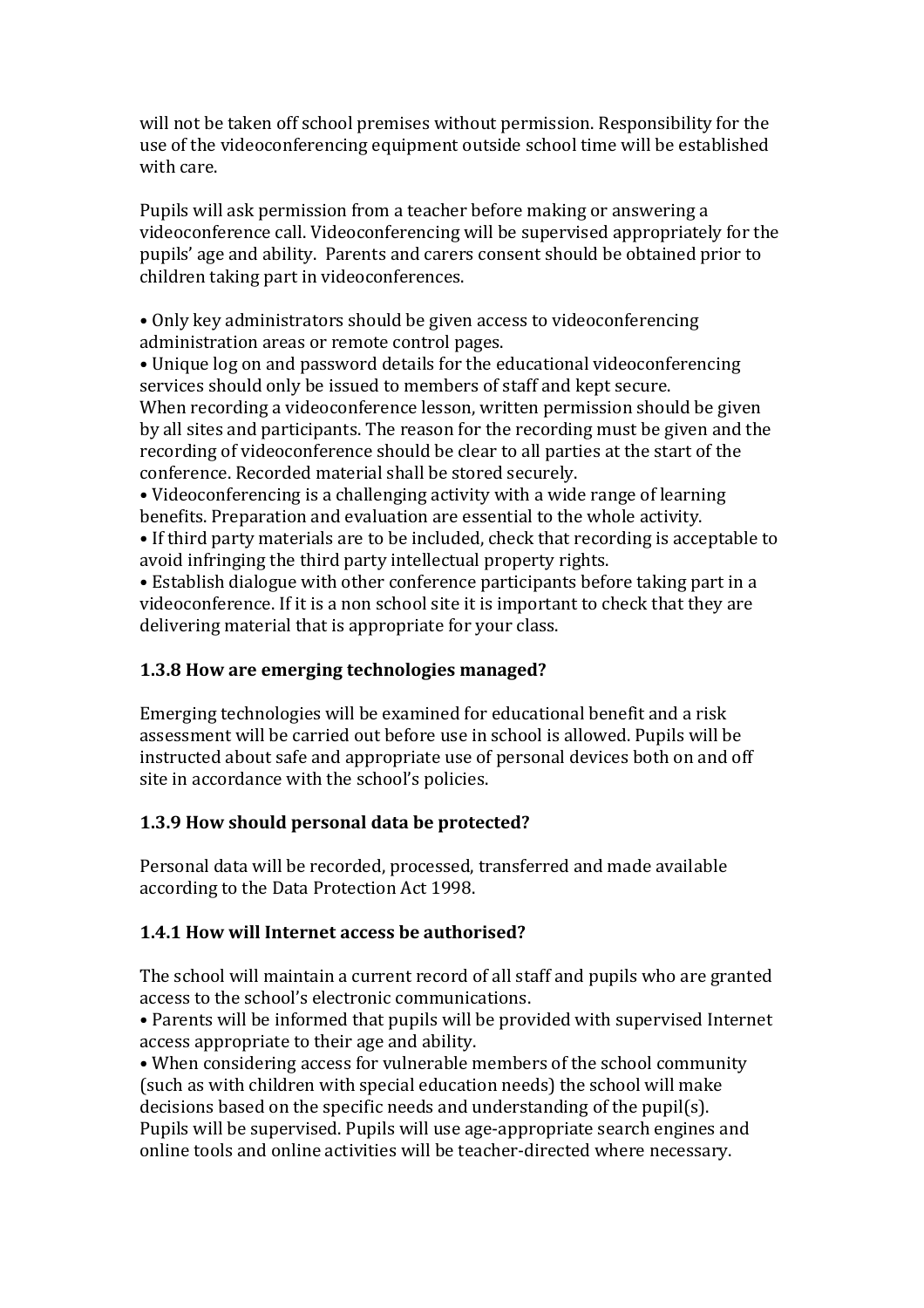# **1.4.2 How will risks be assessed?**

The school will take all reasonable precautions to ensure that users access only appropriate material. However, due to the global and connected nature of Internet content, it is not possible to guarantee that access to unsuitable material will never occur via a school computer. Neither the school nor SMBC can accept liability for the material accessed, or any consequences resulting from Internet use.

The school will audit ICT use to establish if the e–Safety policy is adequate and that the implementation of the e–Safety policy is appropriate.

• The use of computer systems without permission or for inappropriate purposes could constitute a criminal offence under the Computer Misuse Act 1990 and breaches will be reported to Merseyside Police.

• Methods to identify, assess and minimise risks will be reviewed regularly.

# **1.4.3 How will the school respond to any incidents of concern?**

• All members of the school community will be informed about the procedure for reporting e-Safety concerns (such as breaches of filtering, cyberbullying, illegal content etc).

• The e-Safety Coordinator will record all reported incidents and actions taken in the School e-Safety incident log and other in any relevant areas e.g. Bullying or Child protection log.

• The Designated Child Protection Coordinator will be informed of any e-Safety incidents involving Child Protection concerns, which will then be escalated appropriately.

• The school will manage e-Safety incidents in accordance with the school discipline/ behaviour policy where appropriate.

• The school will inform parents/carers of any incidents of concerns as and when required.

• After any investigations are completed, the school will debrief, identify lessons learnt and implement any changes required.

• Where there is cause for concern or fear that illegal activity has taken place or is taking place then the school will contact the Children's Safeguard Team or e-Safety officer and escalate the concern to the Police.

• If the school is unsure how to proceed with any incidents of concern, then the incident may be escalated to the Area Children's Officer or the County e-Safety Officer.

# **1.4.4 How will e–Safety complaints be handled?**

Complaints about Internet misuse will be dealt with under the School's complaints procedure. Any complaint about staff misuse will be referred to the head teacher. All e–Safety complaints and incidents will be recorded by the school, including any actions taken.

• Pupils and parents will be informed of the complaints procedure.

• Parents and pupils will need to work in partnership with the school to resolve issues.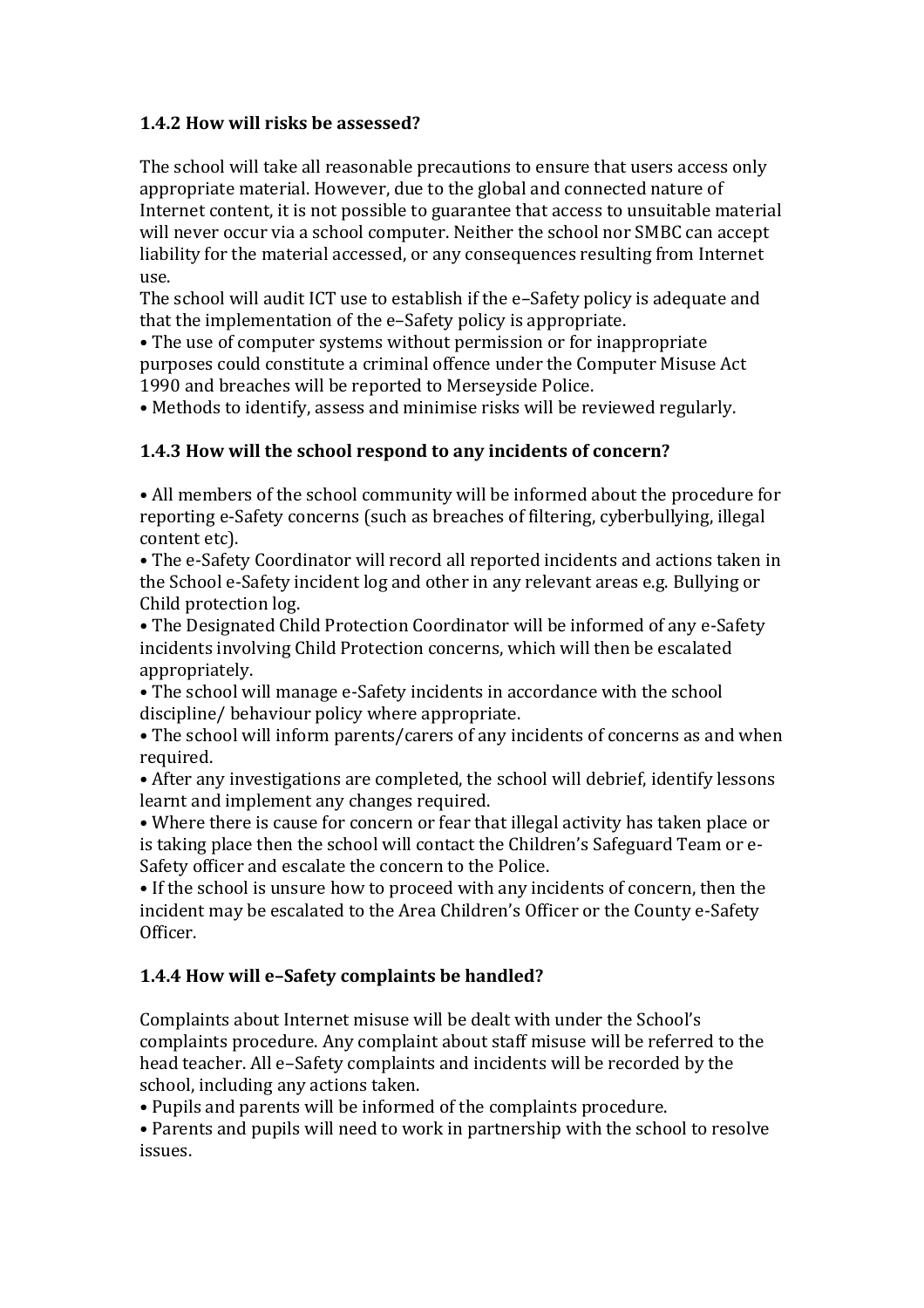• All members of the school community will need to be aware of the importance of confidentiality and the need to follow the official school procedures for reporting

concerns.

• Discussions will be held with the local Police Safer Schools Partnership Coordinators and/or Children's Safeguard Team to establish procedures for handling potentially illegal issues.

• Any issues (including sanctions) will be dealt with according to the school's disciplinary, behaviour and child protection procedures.

• All members of the school community will be reminded about safe and appropriate behaviour online and the importance of not posting any content, comments, images or videos online which cause harm, distress or offence to any other members of the school community.

# **1.4.5 How is the Internet used across the community?**

• The school will liaise with local organisations to establish a common approach to e–Safety.

• The school will be sensitive to Internet-related issues experienced by pupils out of school, e.g. social networking sites, and offer appropriate advice.

• The school will provide appropriate levels of supervision for students who use the internet and technology whilst on the school site.

# **1.4.6 How will Cyberbullying be managed?**

Cyberbullying (along with all other forms of bullying) of any member of the school community will not be tolerated. Full details are set out in the school's policy on anti-bullying and behaviour. There are clear procedures in place to support anyone in the school community affected by cyberbullying. All incidents of cyberbullying reported to the school will be recorded. There will be clear procedures in place to investigate incidents or allegations of Cyberbullying.

• Pupils, staff and parents/carers will be advised to keep a record of the bullying as evidence.

• The school will take steps to identify the bully, where possible and appropriate. This may include examining school system logs, identifying and interviewing possible witnesses, and contacting the service provider and the police, if necessary.

• Pupils, staff and parents/carers will be required to work with the school to support the approach to cyberbullying and the school's e-Safety ethos.

• The bully will be asked to remove any material deemed to be inappropriate or offensive.

• A service provider may be contacted to remove content if the bully refuses or is unable to delete content.

• Internet access may be suspended at school for the user for a period of time.

- Parent/carers of pupils will be informed.
- The Police will be contacted if a criminal offence is suspected.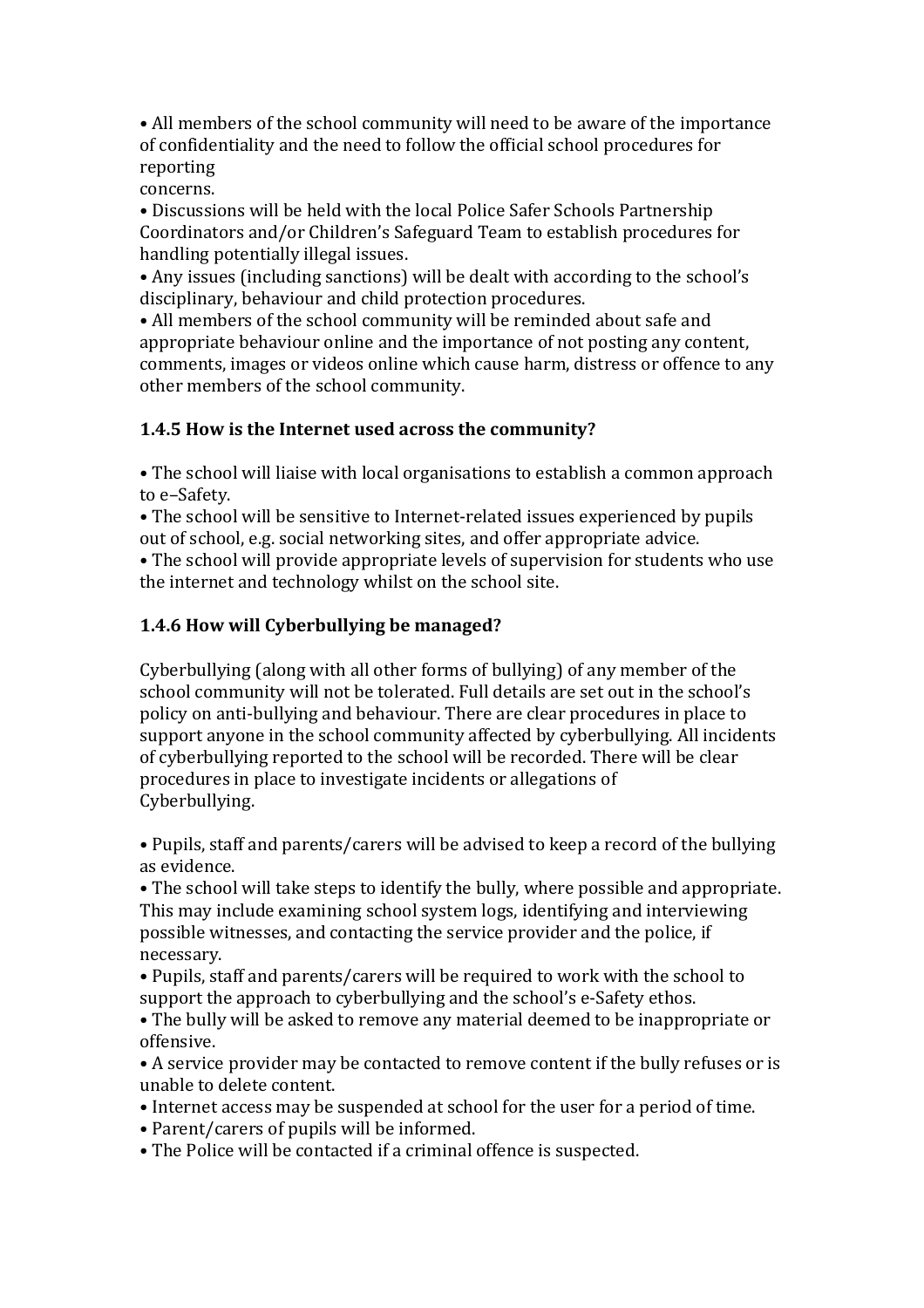### **1.4.7 How will mobile phones and personal devices be managed?**

The use of mobile phones and other personal devices by students and staff in school will be decided by the school. The sending of abusive or inappropriate messages or content via mobile phones or personal devices is forbidden by any member of the school community and any breaches will be dealt with as part of the school discipline/behaviour policy. School staff may confiscate a phone or device if they believe it is being used to contravene the schools behaviour or bullying policy. The phone or device might be searched by the Senior Leadership team with the consent of the pupil or parent/carer. If there is suspicion that the material on the mobile may provide evidence relating to a criminal offence the phone will be handed over to the police for further investigation. Mobile phones will not be used during lessons or formal school time unless as

part of an approved and directed curriculum based activity with consent from a member of staff.

• Electronic devices of all kinds that are brought in to school are the responsibility of the user. The school accepts no responsibility for the loss, theft or damage of such items. Nor will the school accept responsibility for any adverse health effects caused by any such devices either potential or actual.

• Mobile phones and personal devices are not permitted to be used in certain areas within the school site such as changing rooms, toilets and swimming pools.

• If a pupil breaches the school policy then the phone or device will be confiscated and will be held in a secure place in the school office. Mobile phones and devices will be released to parents/carers in accordance with the school policy.

• Phones and devices must not be taken into examinations. Pupils found in possession of a mobile phone during an exam will be reported to the appropriate examining body. This may result in the student's withdrawal from either that examination or all examinations.

• Students should protect their phone numbers by only giving them to trusted friends and family members. Students will be instructed in safe and appropriate use of mobile phones and personal devices and will be made aware of boundaries and consequences.

#### **1.5 Communication Policy**

1.5.1 How will the policy be introduced to pupils?

All users will be informed that network and Internet use will be monitored. • Pupil instruction regarding responsible and safe use will precede Internet access.

• An e–Safety module will be included in the Computing programme covering both safe school and home use.

• e–Safety training will be part of the transition programme across the Key Stages and when moving between establishments.

• e-Safety rules will be posted around the school.

School Council will create a child-friendly Acceptable Use Code of Conduct.

• Safe and responsible use of the Internet and technology will be reinforced across the curriculum and subject areas.